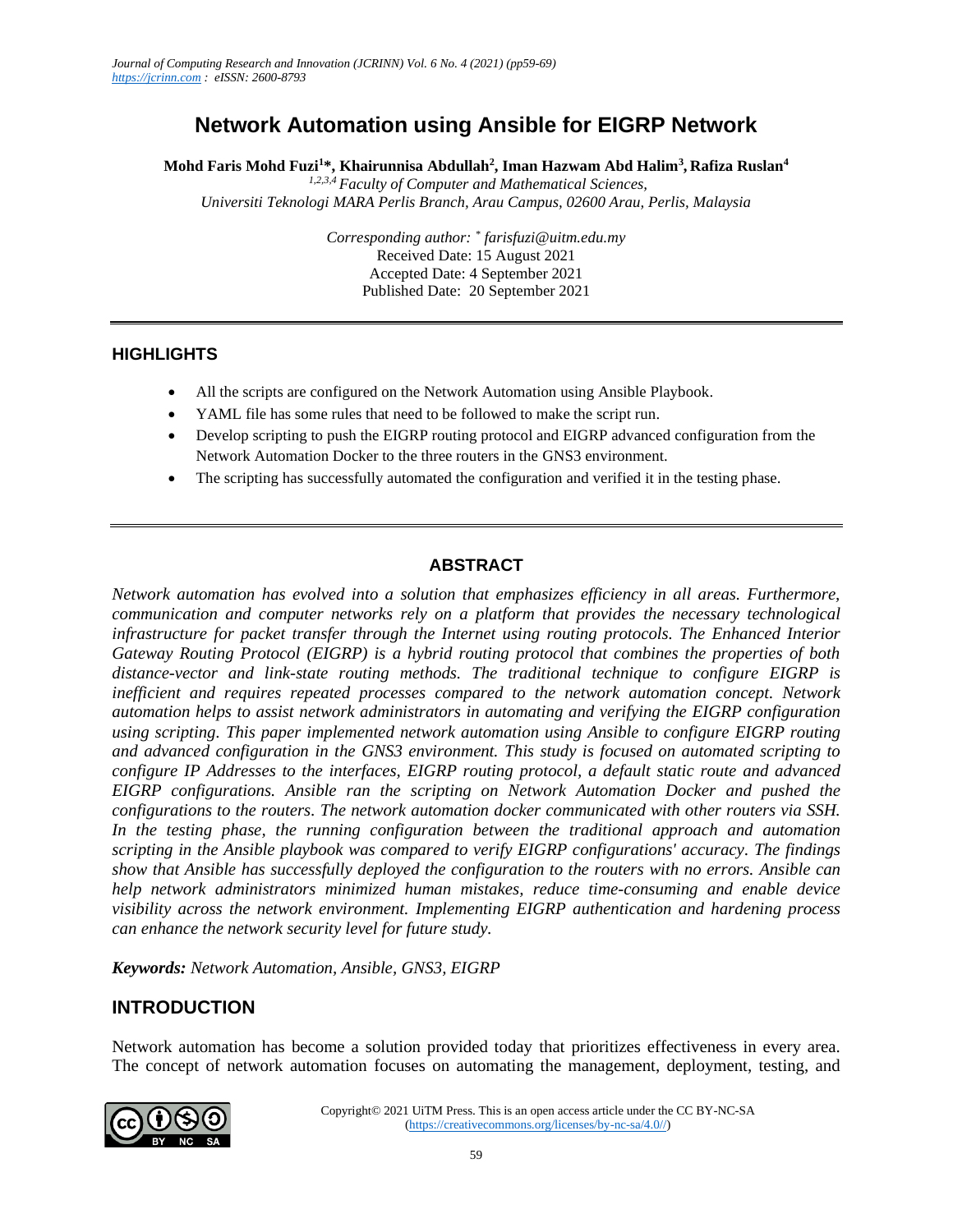activity of physical devices or virtual networks in a control node with a running program. It assists in performing several tasks, reducing time consumption, and eliminating potential mistakes since all configurations are written and served in a script (Islami, Musa & Lamsani, 2020). Besides that, network automation is faster and efficient than traditional operations (Mazin, Rahman, Kassim & Mahmud, 2020). All the tasks and processes can be scripted automatically. Network configurations have been simplified into a file. The file used executes repetitive tasks and arranges the operation sequentially (Islami et al., 2020). The network automation is implemented using a tool called Ansible. Ansible is agent-less which does not require additional software installed and communication via SSH (Shah, Dubaria, & Widhalm, 2018). The Internet has revolutionized the way in communication networks. Communication and computer networks rely on a platform that enables the technological infrastructure to transmit packets over the Internet using routing protocols. Enhanced Interior Gateway Routing Protocol (EIGRP) is based on an advanced distance vector (Biradar, 2020). EIGRP disseminates network topology to the adjacent routers and determines the best path using the distance vector and link-state algorithm. The metrics used in the EIGRP routing protocol are delay and bandwidth (Masruroh, Robby, & Hakiem, 2016). EIGRP has to establish a neighbor relationship before the routing updates are sent and support Variable-Length Subnet Masking (VLSM) (Goyal, 2018).

# **RELATED WORKS**

## **Network Automation**

Network Automation improves the efficiency of configuration network devices using automated scripting rather than the traditional method. Mazin et al. (2020) studied the performance differences in time between manual configuration and automation using scripting. There were 36 Cisco network devices used in the research with various types of IOS image versions. The study found that implementing automation to configure the devices improved efficiency and reduced the time needed. The results show that the time required is faster and efficient when using automation (120 seconds) than the manual configuration (5797 seconds).

Islami et al. (2020) studied the implementation using network automation in Raspberry Pi to configure network devices. The study used the Ansible tool to complete the tasks. The result concluded that network automation could reduce equipment configuration and maintenance time and reduce human error in configuration syntaxes. Their study indicated that Raspberry Pi has a restriction with the use of Ansible version.

Based on the research conducted by Wijaya, J. (2018), the study showed scripting effectiveness in implementing network devices. The method used in this study is by using Ansible as an automation tool to configure the network device, the Ubuntu environment and the CISCO IOS image. However, Ansible supports only Linux and not Windows environments. The study concluded that the network administrator must create a proper infrastructure and implement automation scripting using Ansible without configuring each device.

Ortiz-Garces, Echeverria, and Andrade (2021) proposed a network automation model to harden the campus network. The model consists of three phases focused on the communication protocols, hardening configurations and playbook deployment. The researchers implemented a network automation model using Ansible and Open Shortest Path First (OPSF) for the routing protocol. The hardening process has two levels covered on the rules: network AAA rules, access rules, routing rules and OSPF authentication. Their study found an increment in the percentage of hardening of the campus network.

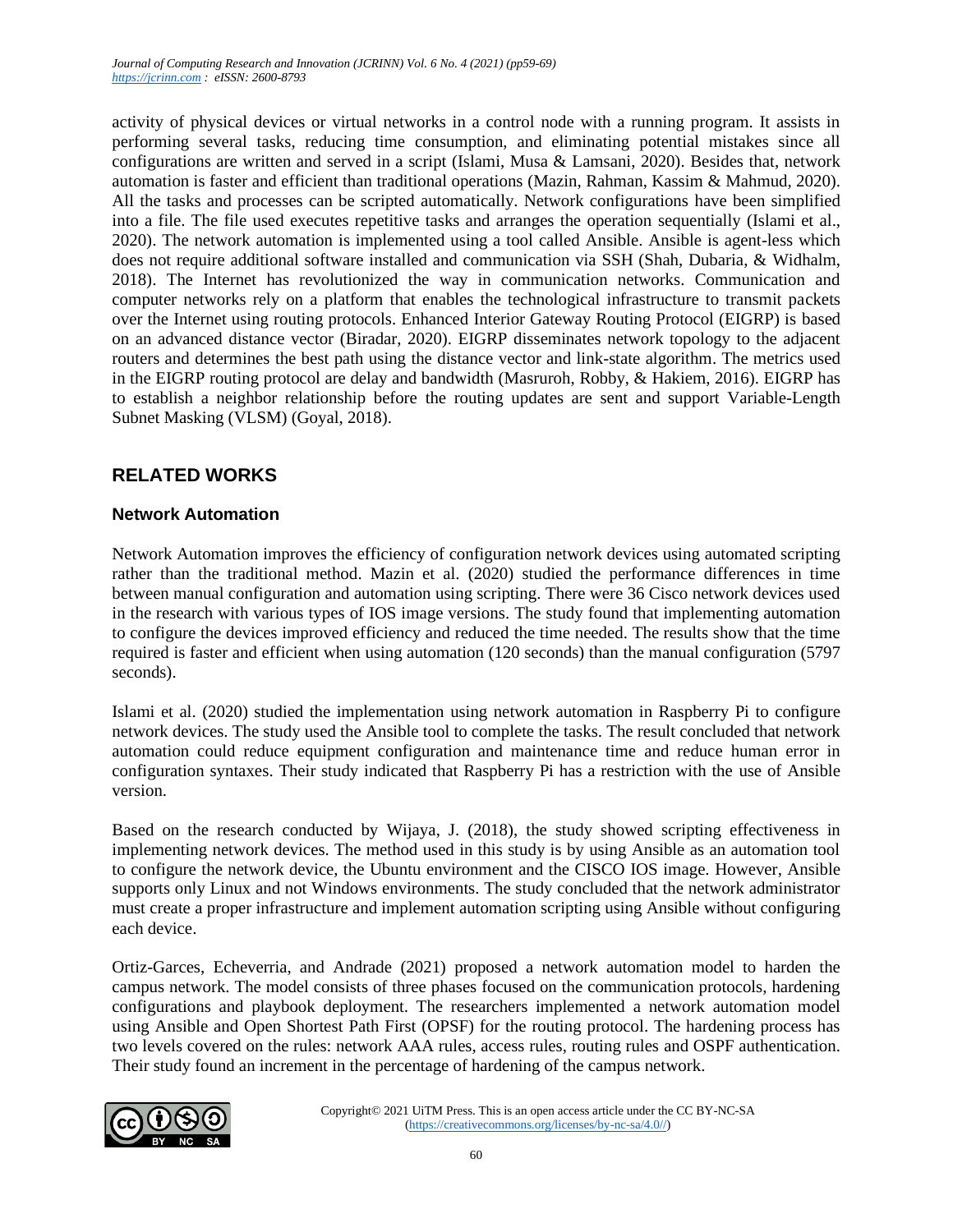## **Routing Protocol**

Okonkwo and Emmanuel (2020) determined a comparative study of RIP, OSPF, and EIGRP using ring topologies on the GNS3 network emulator. Their study involved designing four, six, eight, and twenty routers connected using star and mesh topologies. The researchers configured EIGRP and OSPF routing protocol using a network simulator and Cisco hardware equipment. The limitation found was that it had been restricted to several network routers. Then, in convergence length, EIGRP had higher efficiency, the period when a connection fails and added new links to the network rather than the OSPF protocol for routing.

Manzoor, Hussain, and Mehrban (2020) studied the best path to each network connection. The analysis made with routing protocols EIGRP, OSPF, and BGP are used in this topology and configured route distribution on these routers. Different types of data traffic are generated for network convergence, throughput, and packet delay. However, the limitation is that EIGRP has been used in a small environment. From the study, EIGRP is better in convergence while OSPF is better in packet delay. There are some similarities between their project and this project. This project focuses on the configuration of EIGRP using Network Automation.

## **Graphical Network Simulator-3 (GNS3)**

Mihaila, Balan, Curpen, and Sandu (2017) discussed how to show scripting effectiveness in implementing network devices. It emulated the network topology using GNS3, Ubuntu Docker Container as a central feature and controlled the network devices using Paramiko and Netmiko. This study stated that the new programmatic method is supported only by more recent devices. The finding from this study shows that the controllability of the network is extremely easy, and modification could be implemented faster. The project is quite similar, which uses the GNS3 emulator platform but different network automation tools.

## **METHODOLOGY**

### **Design and Development**

The design and development phase begins with all the required software installed to build the network topology in the GNS3 interface. The implementation starts with an IOS image loaded into the GNS3. Then, the topology is created and evaluated. If the topology is appropriate, the automation script is configured in Ansible. If not, the topology has to be modified. Next, the scripting was loaded into the devices and tested to check if the configurations were functioning. It also has to be changed if the network is not successfully operating. Figure 1 illustrates the network topology of this project.

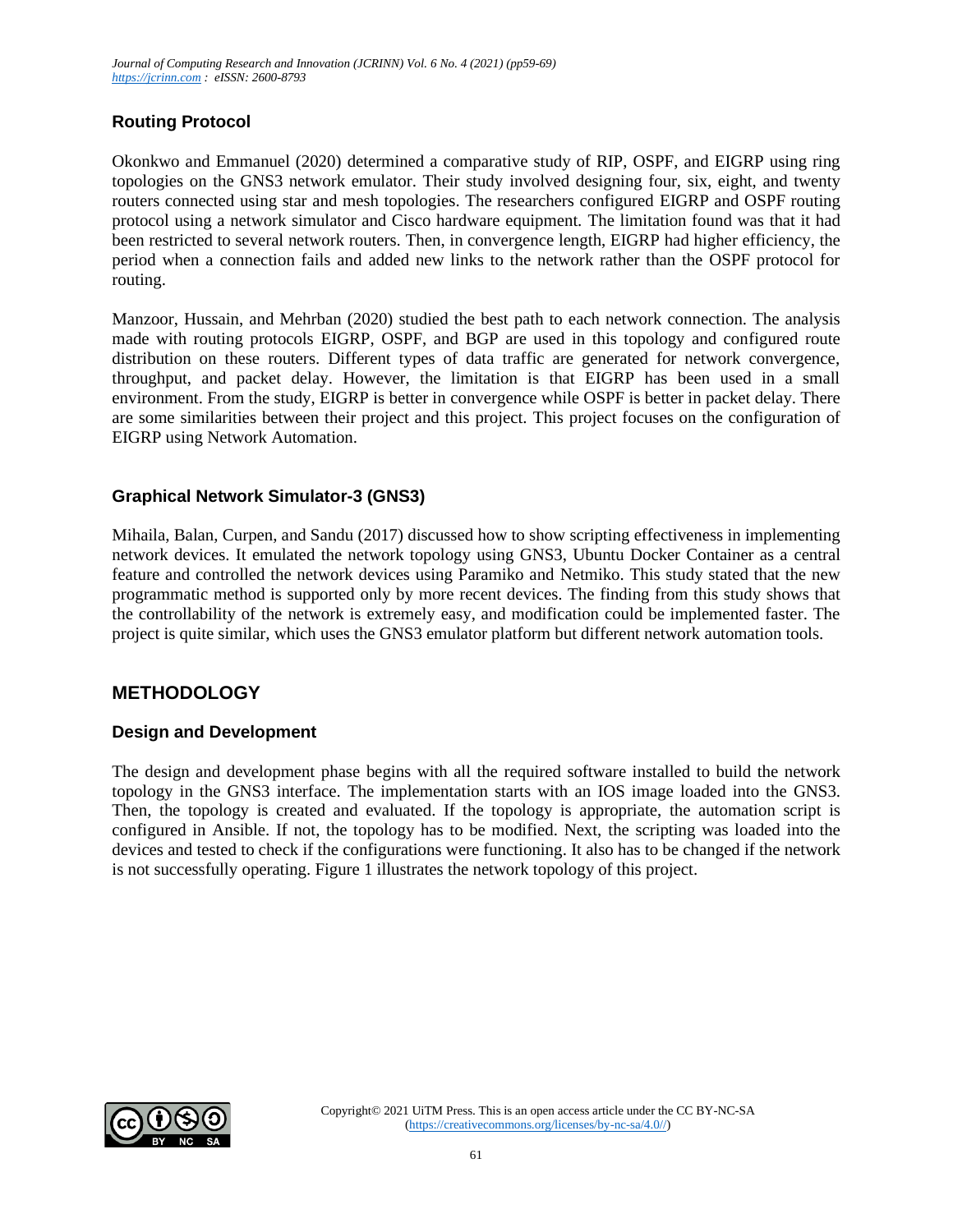

**Figure 1**: Network Topology

## **Preparing YAML Files**

Some YAML files must be created before pushing the scripting on the devices: network interface configuration, ansible host and ansible configurations. The static IP address was configured inside *nano/etc/network/interfaces* files. Figure 2 shows the network interfaces configuration.

| ÷           | $\bullet$ NetworkAutomation- $\cdot \times$                                                                                                                                    | R <sub>3</sub> | $\bullet$ R1            | R <sub>2</sub> |  |
|-------------|--------------------------------------------------------------------------------------------------------------------------------------------------------------------------------|----------------|-------------------------|----------------|--|
|             | <b>GNU nano 2.9.3</b>                                                                                                                                                          |                | /etc/network/interfaces |                |  |
|             | # This is a sample network config uncomment lines to configure the network                                                                                                     |                |                         |                |  |
| auto eth0   | # Static config for eth0<br>iface eth0 inet static<br>address 192.168.0.2<br>netmask 255.255.255.0<br>gateway 192.168.0.1<br>up echo nameserver 192.168.0.1 > /etc/resolv.conf |                |                         |                |  |
| # auto eth0 | # DHCP config for eth0<br># iface eth0 inet dhcp                                                                                                                               |                |                         |                |  |

**Figure 2**: Network Interfaces Configuration

Ansible Host file configuration contains an inventory list that Ansible used to determine where the task should be performed and communicated through host name by adding the IP address belonging to the routers' interface. Figure 3 and Figure 4 show the inventory list and host file.

| H                                                   | • NetworkAutomation- $*$ | $\bullet$ R1 |
|-----------------------------------------------------|--------------------------|--------------|
| [routers]<br>R1<br>R <sub>2</sub><br>R <sub>3</sub> | GNU nano 2.9.3           |              |

**Figure 3**: Inventory List

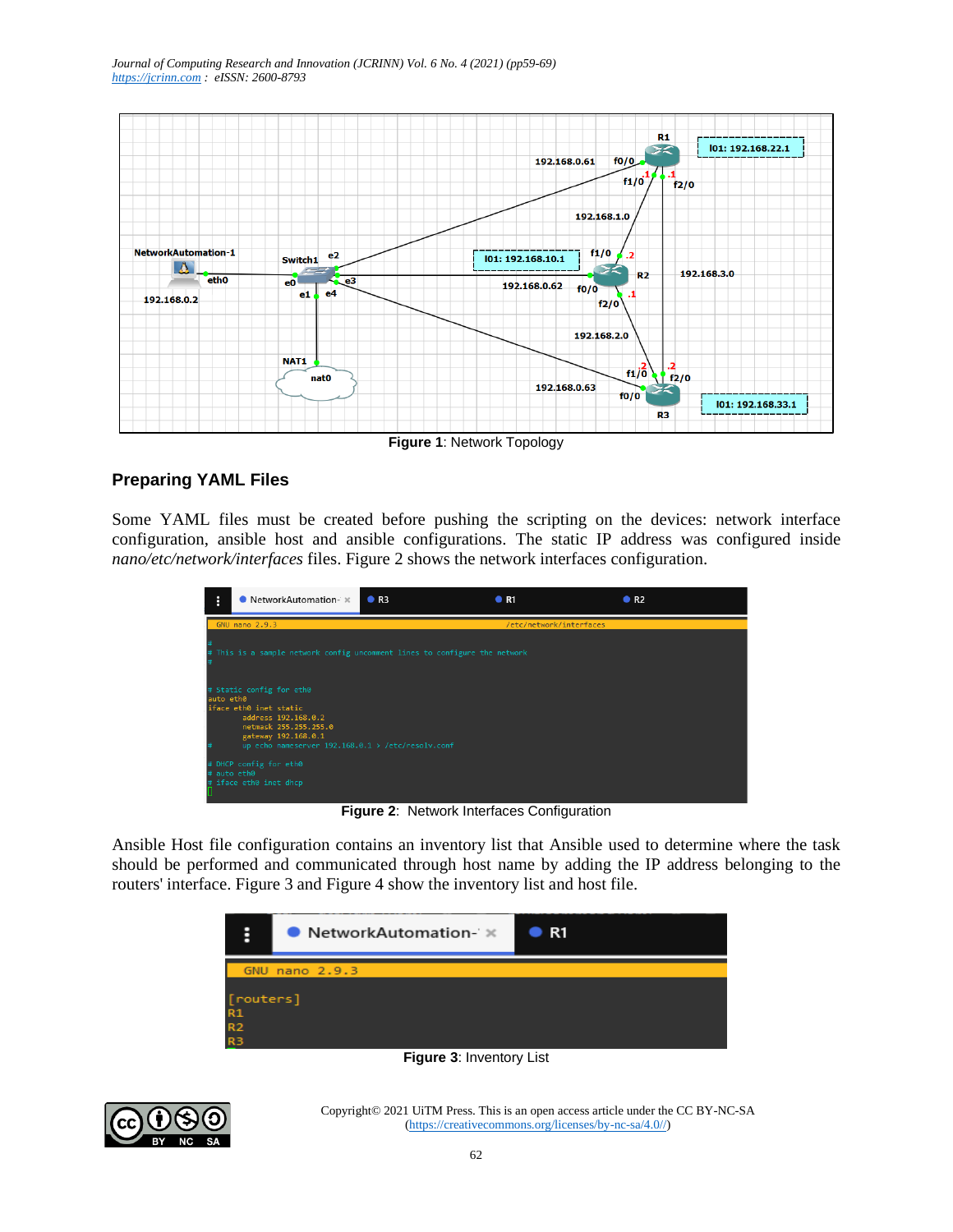*Journal of Computing Research and Innovation (JCRINN) Vol. 6 No. 4 (2021) (pp59-69) [https://jcrinn.com](https://jcrinn.com/) : eISSN: 2600-8793*

| i<br>$\bullet$ NetworkAutomation- $\mathbb X$                                                                                                                                                                       | $\bullet$ R1 | R <sub>2</sub> |            |
|---------------------------------------------------------------------------------------------------------------------------------------------------------------------------------------------------------------------|--------------|----------------|------------|
| GNU nano 2.9.3                                                                                                                                                                                                      |              |                | /etc/hosts |
| NetworkAutomation-1<br>127.0.1.1<br>localhost<br>127.0.0.1<br>localhost ip6-localhost ip6-loopback<br>$\cdots$<br>fe00::0 ip6-localnet<br>ff00::0 ip6-mcastprefix<br>ff02::1 ip6-allnodes<br>ff02::2 ip6-allrouters |              |                |            |
| 192.168.0.61 R1<br>192.168.0.62 R2                                                                                                                                                                                  |              |                |            |
| 192.168.0.63 R3                                                                                                                                                                                                     |              |                |            |
|                                                                                                                                                                                                                     |              |                |            |

**Figure 4**: Host File

Lastly, Ansible.cfg file configuration was configured. A few lines in the Ansible configuration file specified which inventory to utilize. Figure 5 shows the Ansible.cfg.



**Figure 5**: Ansible.cfg

### **Ansible Playbook Scripting**

The Ansible playbook is written in YAML format. The playbook is a YAML file that contains the command order. Tasks, modules, and files are all part of a role's structure. The role comprises a directory with subdirectories, each having a main.yml file that describes the order in which operations should be done. And the modules are short programs that perform specific activities on the system. They can be used alone or as part of larger scripts known as playbooks. Figure 6 shows the structure of Ansible Scripts.



**Figure 6**: Structure of Ansible Scripts

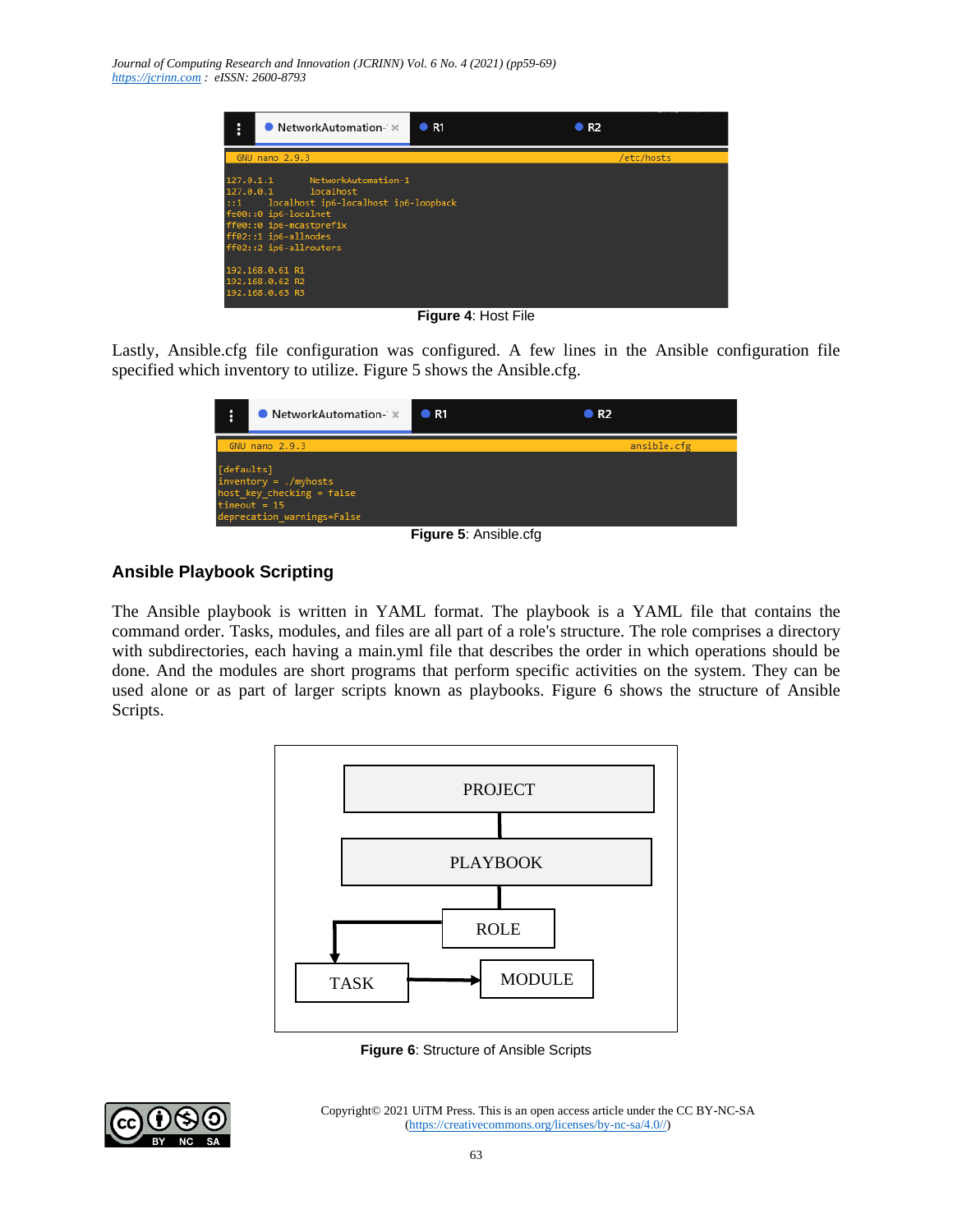Ansible scripting starts with configuration of the EIGRP routing protocol. The topology has three routers and is configured with routing to enable EIGRP. The Autonomous System (AS) ID 10 is configured on all directly connected interfaces. The next scripting is the configuration and propagated a default static route. Using the redistribute static command, a default static route is configured in R2 and propagated to all other routers. The last scripting is EIGRP fine-tune. The bandwidth, EIGRP interface percentage, hello interval, and hold timer are configured on all routers. The IP bandwidth-percent command is used to change the amount of bandwidth percentage available to EIGRP.

# **TESTING AND ANALYSIS**

There are four tests involved in this project. For the first test, the Ansible playbook scripting was ran in network automation docker to check that all tasks such as IP address, loopback address, and basic EIGRP are working efficiently. For the second test, the EIGRP operation was conducted to verify the EIGRP configuration that consists of EIGRP neighbors, routing protocol information and routing table. The ping command and show run command were applied. The third test is the default static route test, which used show commands to view the task of propagating a default static route script on the router. The last test is Fine-Tune EIGRP test. This test was conducted to check the bandwidth utilization, hello interval and hold timer. Figure 7 shows the test framework used in this project.



**Figure 7**: Test Framework

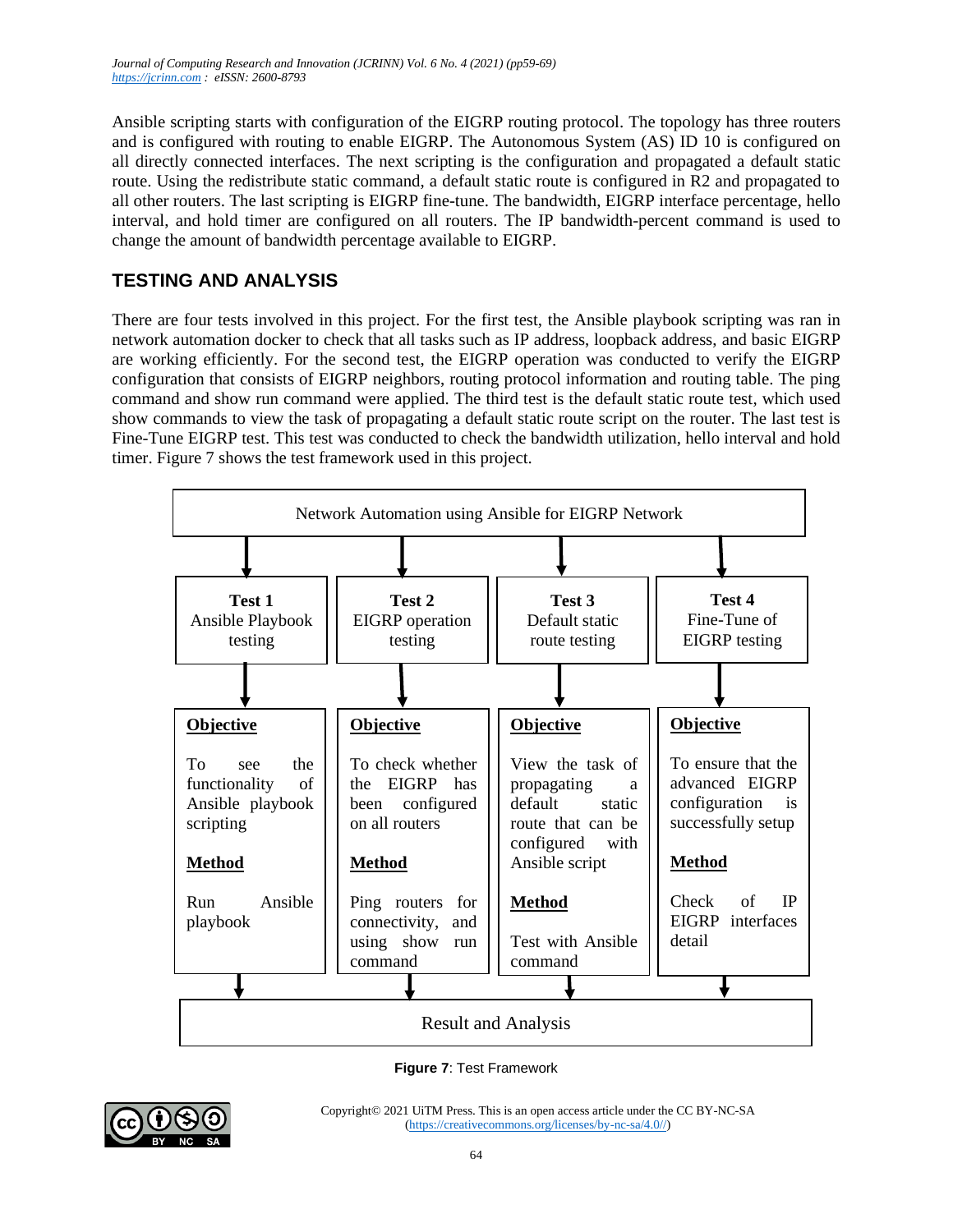# **Ansible Playbook Results**

The playbook contains one play with five tasks, and the output is shown in Figure 8. The result shows the four configurations in the target routers were successfully changed. The configurations included an interface IP address, a loopback IP address and an EIGRP configuration.



**Figure 8:** Result of Ansible Playbook

### **EIGRP Operation Results**

Based on Table 1 below, the routers could ping one another after EIGRP routing was configured. R1 could ping the R2 (192.168.0.62) and R3 (192.168.0.63). The ping results verified the successful connection.

| <b>Table 1: Ping Test Results</b> |              |                    |  |  |  |
|-----------------------------------|--------------|--------------------|--|--|--|
| Router                            | Item         | <b>Description</b> |  |  |  |
| R2                                | 192.168.0.62 | <b>Success</b>     |  |  |  |
| R3                                | 192.168.0.63 | <b>Success</b>     |  |  |  |

### **Verification of EIGRP Neighbors**

The result of each adjacent router's IP address and the interface used to reach the EIGRP neighbor can be verified with *show ip eigrp neighbors* command on R1. This command examines the neighbor table, confirms EIGRP is formed adjacent with R2 and R3 routers, and determines when neighbors become active and inactive. The result of the ansible-playbook *getEigrp.yml -u cisco -k* command also shows that the task played smoothly. Figure 9 shows the output of EIGRP neighbor scripting.

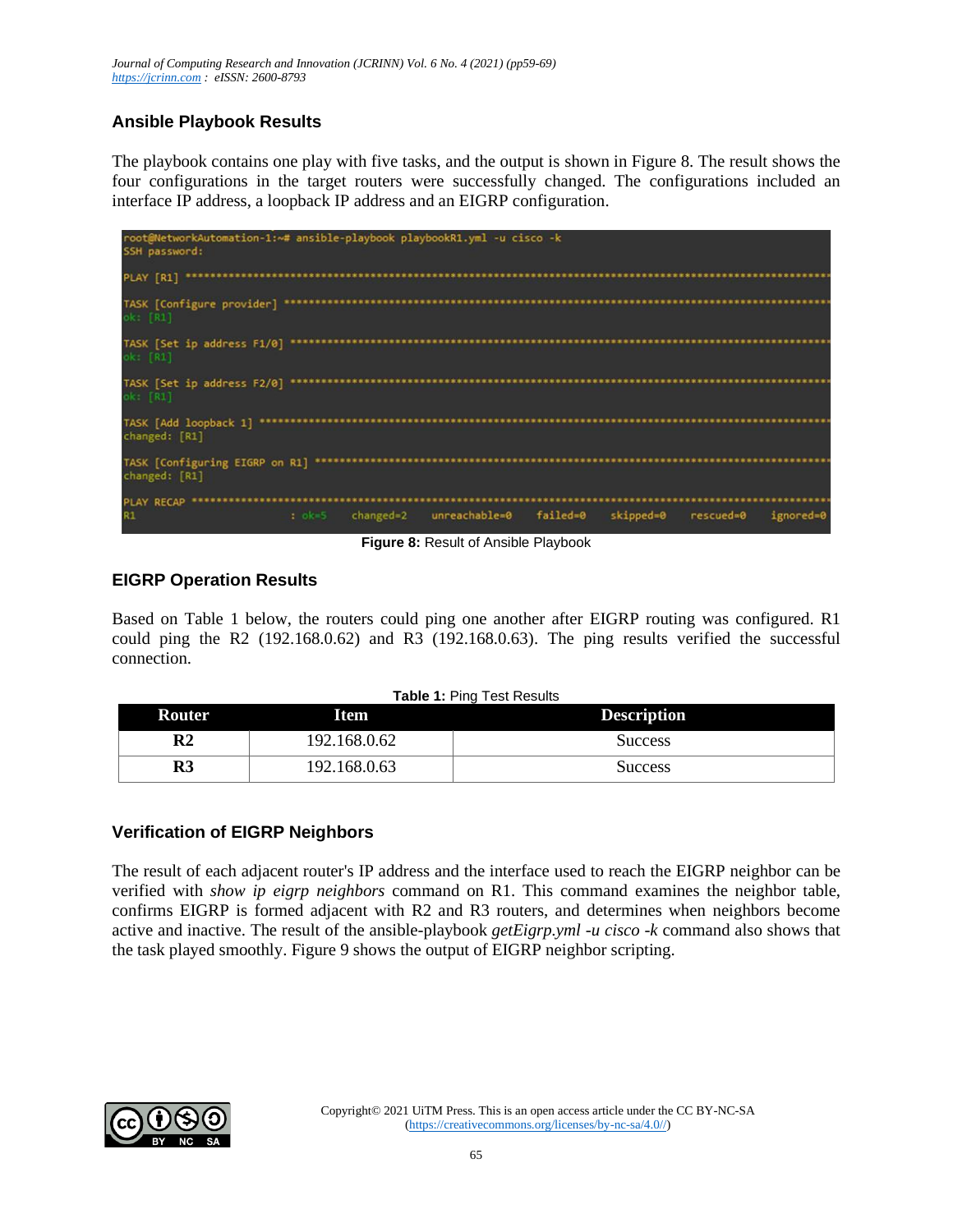*Journal of Computing Research and Innovation (JCRINN) Vol. 6 No. 4 (2021) (pp59-69) [https://jcrinn.com](https://jcrinn.com/) : eISSN: 2600-8793*

|            | SSH password:   |                                    |                |           | root@NetworkAutomation-1:~# ansible-playbook getEigrp.yml -u cisco -k                                                                                                                                                                                                                                                                                                           |                                                        |           |           |           |
|------------|-----------------|------------------------------------|----------------|-----------|---------------------------------------------------------------------------------------------------------------------------------------------------------------------------------------------------------------------------------------------------------------------------------------------------------------------------------------------------------------------------------|--------------------------------------------------------|-----------|-----------|-----------|
|            |                 |                                    |                |           | $PLAY$ $\overline{6}$ $\overline{e}$ $\overline{t}$ $\overline{ap}$ $\overline{a}$ $\overline{r}$ $\overline{a}$ $\overline{r}$ $\overline{r}$ $\overline{r}$ $\overline{r}$ $\overline{r}$ $\overline{r}$ $\overline{r}$ $\overline{r}$ $\overline{r}$ $\overline{r}$ $\overline{r}$ $\overline{r}$ $\overline{r}$ $\overline{r}$ $\overline{r}$ $\overline{r}$ $\overline{r}$ |                                                        |           |           |           |
|            | changed: [R1]   | TASK [show ip eigrp neighbors]     |                |           |                                                                                                                                                                                                                                                                                                                                                                                 |                                                        |           |           |           |
|            | ok: $[R1]$ => { | "print output.stdout lines": [     |                |           |                                                                                                                                                                                                                                                                                                                                                                                 |                                                        |           |           |           |
|            |                 | "EIGRP-IPv4 Neighbors for AS(10)", |                |           |                                                                                                                                                                                                                                                                                                                                                                                 |                                                        |           |           |           |
|            | <b>SECTION</b>  | "H Address                         |                | Interface |                                                                                                                                                                                                                                                                                                                                                                                 | Hold Uptime SRTT RTO Q Seq",<br>$(sec)$ (ms) Cnt Num", |           |           |           |
|            | "3.             | 192.168.3.2                        |                | Fa2/0     |                                                                                                                                                                                                                                                                                                                                                                                 | 10 00:08:10 1090 5000 0 8",                            |           |           |           |
|            | "2"             | 192.168.0.63                       | a Fa0∕0 and Fa |           |                                                                                                                                                                                                                                                                                                                                                                                 | 11 00:08:11 74 444 0 9",                               |           |           |           |
|            |                 | $"1 \quad 192.168.1.2"$            | $F = 1/0$      |           |                                                                                                                                                                                                                                                                                                                                                                                 | 12 00:08:11 1676 5000 0 11",                           |           |           |           |
|            |                 | "0 192.168.0.62"                   |                | Fa0/0     |                                                                                                                                                                                                                                                                                                                                                                                 | 10 00:08:11 164 984 0 10"                              |           |           |           |
|            |                 |                                    |                |           |                                                                                                                                                                                                                                                                                                                                                                                 |                                                        |           |           |           |
| PLAY RECAP |                 |                                    |                |           |                                                                                                                                                                                                                                                                                                                                                                                 |                                                        |           |           |           |
| R1         |                 |                                    | $: ok=2$       | changed=1 | unreachable=0 failed=0                                                                                                                                                                                                                                                                                                                                                          |                                                        | skipped=0 | rescued=0 | ignored=0 |
|            |                 |                                    |                |           | Eigure 0: EICDD Noighbor Corinting                                                                                                                                                                                                                                                                                                                                              |                                                        |           |           |           |

**Figure 9**: EIGRP Neighbor Scripting

The comparison of both commands is shown in Table 2. It showed that all the configurations could be verified using *show ip eigrp neighbors* either by traditional technique or Ansible scripting.

| Table 2: Testing Comparison |
|-----------------------------|
|-----------------------------|

| I vpe              | <b>Command</b>                            | Task           |
|--------------------|-------------------------------------------|----------------|
| Show run in router | show ip eigrp neighbors                   | <b>Success</b> |
| Ansible script     | ansible-playbook getEigrp.yml -u cisco -k | <b>Success</b> |

### **Routing Protocol Information**

*Show ip protocols* command is used to display information about the routing protocol operation in R1. The output displayed the configuration, including the protocol, process ID and network. Figure 10 shows the IP address of the adjacent neighbors.

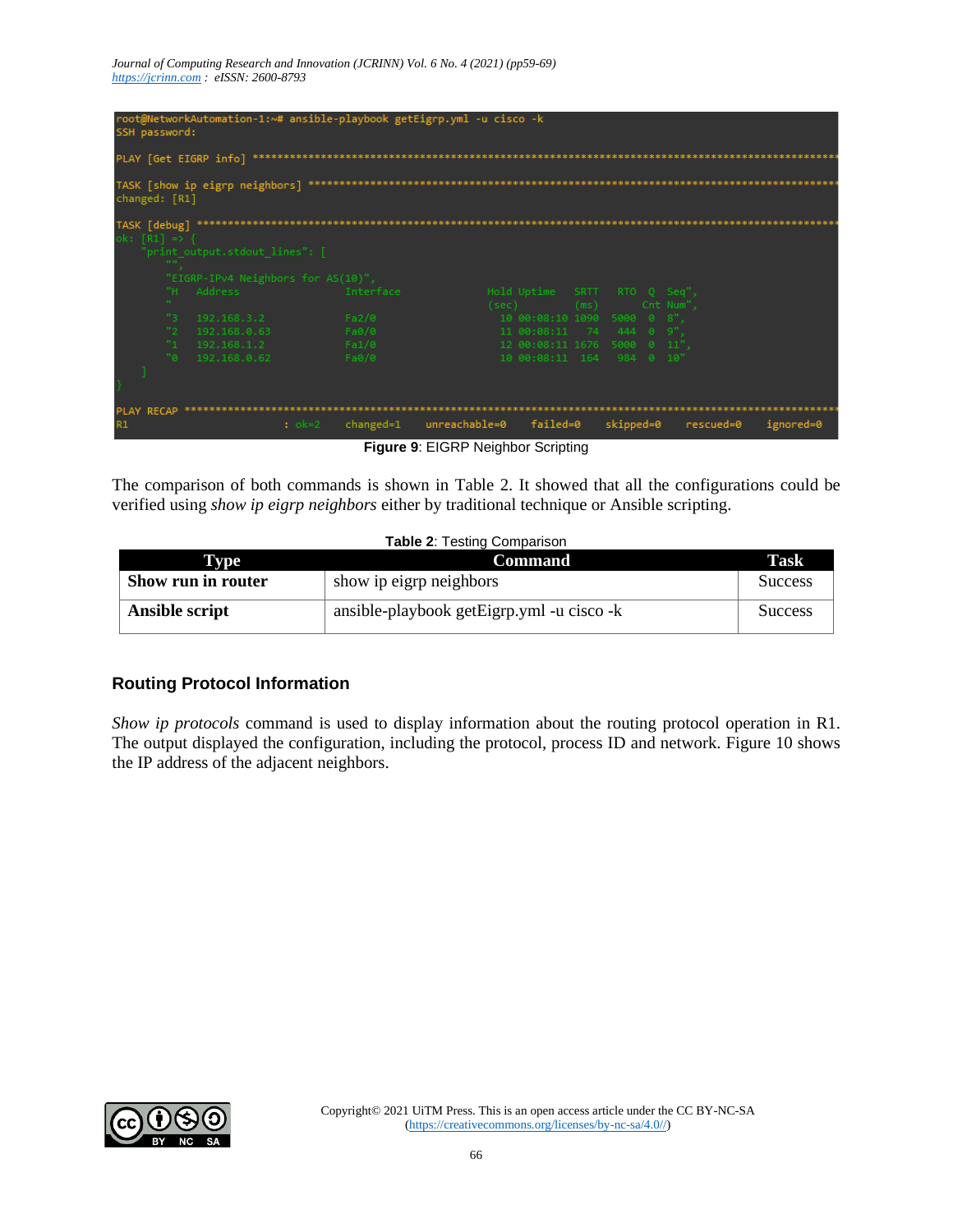

**Figure 10**: EIGRP Protocols

## **Verification of EIGRP Routing Table**

Verification of EIGRP routing table used *show ip route* and *ansible-playbook iproute.yml -u cisco -k*  command. Table 3 shows the testing comparison result of both tests. It is proven that the configuration was successfully configured using Ansible playbook scripting.

| Table 3: Testing Comparison |
|-----------------------------|
|-----------------------------|

| I vpe              | Command                                    | Task           |
|--------------------|--------------------------------------------|----------------|
| Show run in router | show ip route                              | <b>Success</b> |
|                    |                                            |                |
| Ansible script     | ansible-playbook iproute yml - u cisco - k | <b>Success</b> |
|                    |                                            |                |

### **Verification of Default Static Route**

Default static route configuration was verified by using *show ip protocols* command on R2 and *ansibleplaybook playbookR2.yml -u cisco -k* command in Ansible playbook. Table 4 shows the result for all routers using the *show ip route eigrp | include 0.0.0.0* command to view the default route's statement. The result represented the static default route. For R1 and R3, the D\*EX indicated that they were external AS routes. The gateway of 0.0.0.0 means that there is no gateway for reaching the corresponding destination subnet. However, the administrative distance (AD) for all routers was 170.

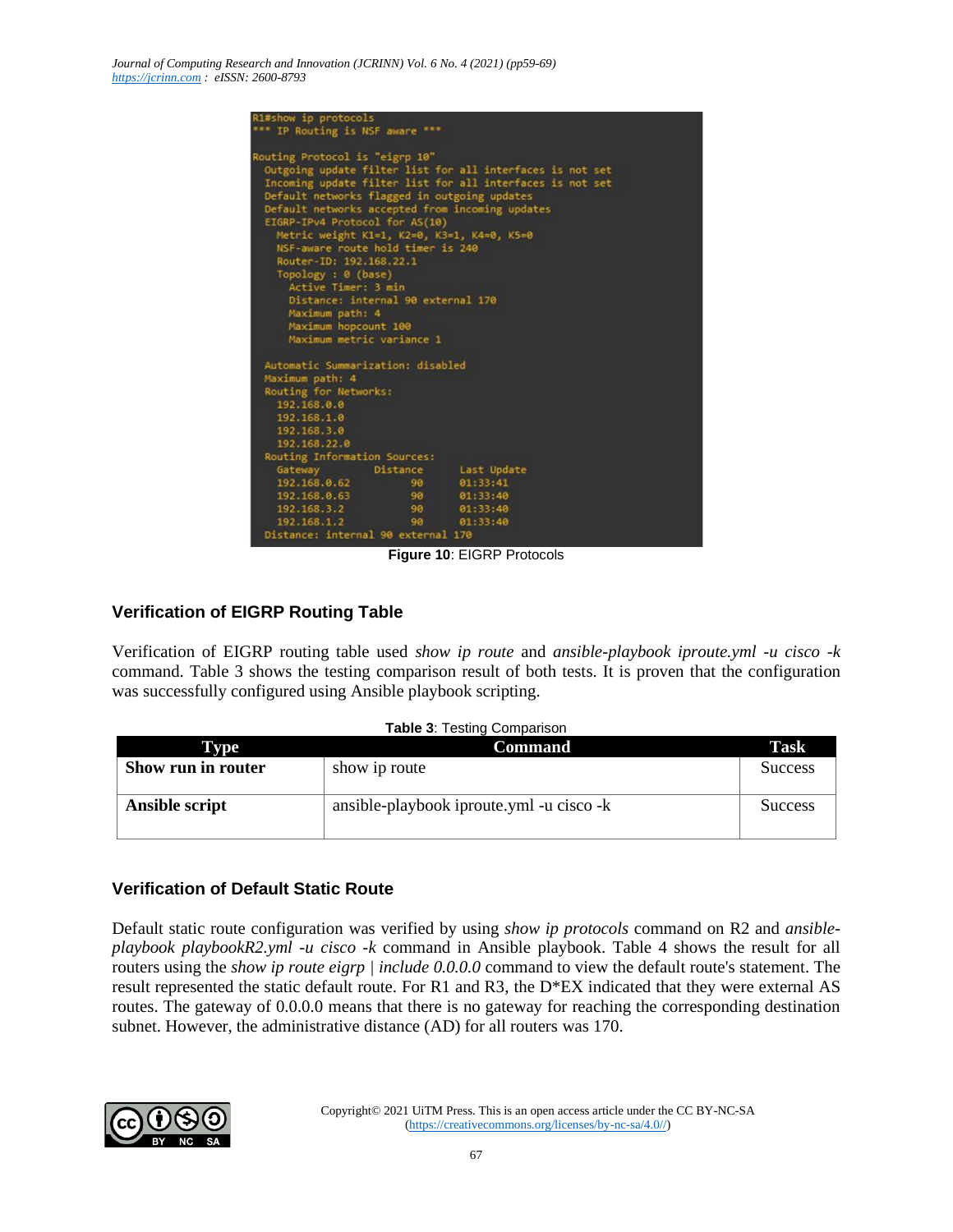| Type           | <b>Command</b>                                                           | Administrative  |
|----------------|--------------------------------------------------------------------------|-----------------|
|                |                                                                          | <b>Distance</b> |
| $\mathbf{R}1$  | Gateway of last resort is 192.168.1.2 to network 0.0.0.0                 | 170             |
|                | 01:29:36,<br>$0.0.0.0/0$ [170/156160] via 192.168.1.2,<br>$D*EX$         |                 |
|                | FastEthernet1/0                                                          |                 |
| R <sub>2</sub> | Gateway of last resort is 0.0.0.0 to network 0.0.0.0                     | 170             |
| R <sub>3</sub> | Gateway of last resort is 192.168.2.1 to network 0.0.0.0                 | 170             |
|                | $01:30:42$ ,<br>$0.0.0.0\%$<br>$[170/156160]$ via 192.168.2.1,<br>$D*EX$ |                 |
|                | FastEthernet1/0                                                          |                 |

### **Table 4**: Default Route Statement

### **Verification of EIGRP Fine Tune**

Table 5 shows the results obtained during the Fine Tune EIGRP testing. The advanced EIGRP testing for bandwidth utilization, hello interval, and hold time on R1 was tested with the ansible-playbook *FineTune.yml -u cisco -k* command. The *show ip eigrp interfaces detail* command was used to verify the configuration of *FineTune.yml* on all routers. The results show that the new bandwidth percentage changed to 75 percent and the hello-interval was 60 seconds, and the hold time was 180 seconds for the interfaces Fa1/0 and Fa2/0. EIGRP used no more than 75% of a link's available capacity. For every 60 seconds, the routers send out a hello packet to confirm its neighbor relationship, and if it does not receive a response, it will wait 180 seconds before announcing that neighbor drop.

|                  | Interfaces Hello-interval / seconds | Hold-timer / seconds | <b>Bandwidth</b> / percent |
|------------------|-------------------------------------|----------------------|----------------------------|
| Fa0/0            |                                     |                      |                            |
| Fa1/0            | 60                                  | 180                  | 75                         |
| Fa2/0            | 60                                  | 180                  |                            |
| L <sub>0</sub> 1 |                                     |                      |                            |

**Table 5**: Parameters Details on R1

## **CONCLUSION AND RECOMMENDATIONS**

The implementation of network automation using Ansible is simple and it is designed to assist network administrators in configuring the network devices. It helps the network administrator to manage devices efficiently and reduce the configuration time. The network administrator automated the scripts in the Ansible playbook and pushed to deploy the configurations or retrieve information from the managed devices. All the tasks that have been automated on the Ansible playbook are human-readable data format and agentless. The purpose of this project was to implement network automation using Ansible to configure EIGRP. Ansible was found to successfully automated the script and deployed the configurations. The results and analysis showed that the EIGRP configuration using automated scripts was verified and accurate. There are some recommendations for future research: implementing hardening and EIGRP authentication to improve security.